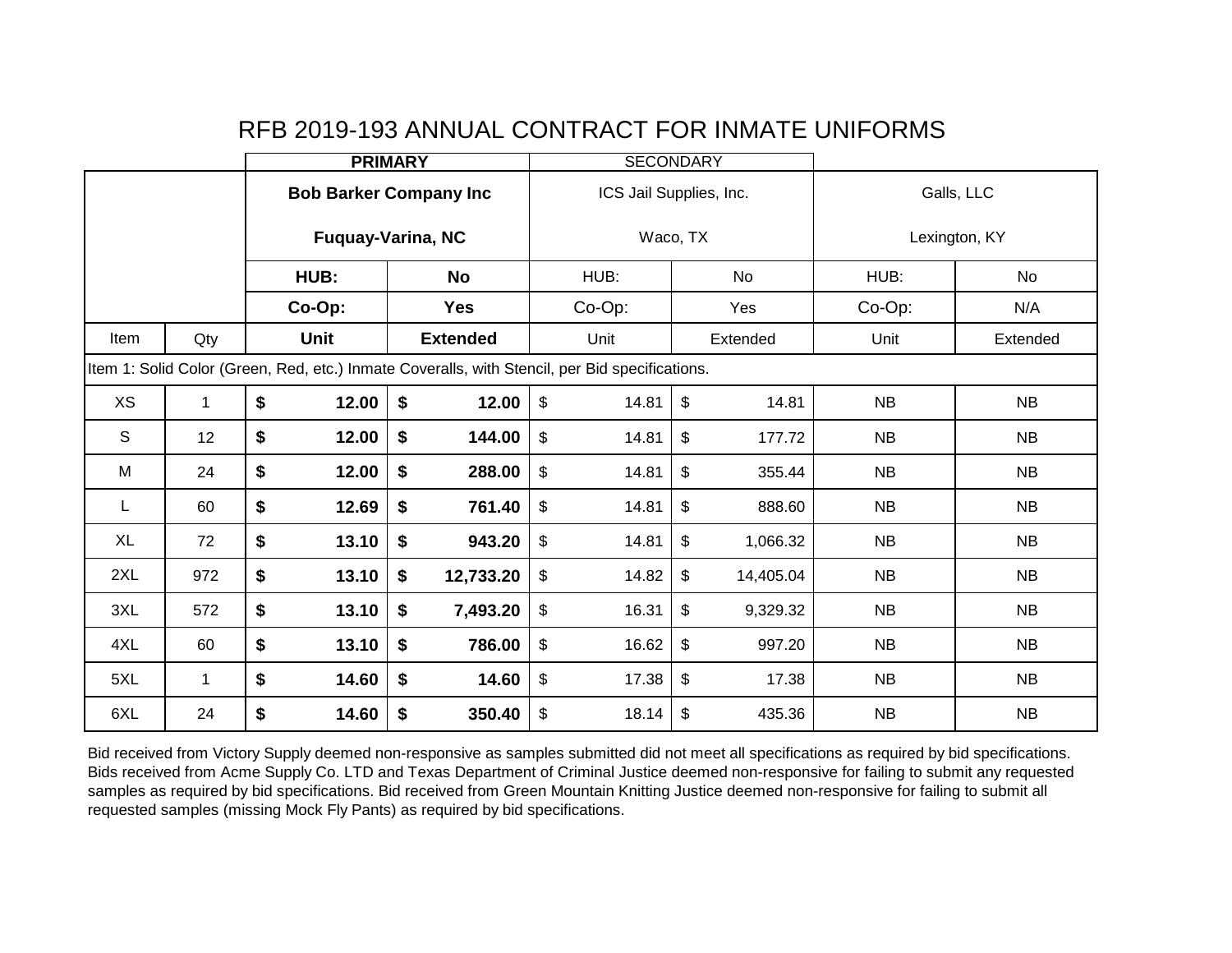|             |                    |                               | <b>PRIMARY</b>                                                                                 |                                  | <b>SECONDARY</b>                      |               |           |  |
|-------------|--------------------|-------------------------------|------------------------------------------------------------------------------------------------|----------------------------------|---------------------------------------|---------------|-----------|--|
|             |                    |                               | <b>Bob Barker Company Inc</b>                                                                  |                                  | ICS Jail Supplies, Inc.               | Galls, LLC    |           |  |
|             |                    |                               | <b>Fuquay-Varina, NC</b>                                                                       |                                  | Waco, TX                              | Lexington, KY |           |  |
|             |                    | HUB:                          | <b>No</b>                                                                                      | HUB:                             | No                                    | HUB:          | No        |  |
|             |                    | Co-Op:                        | <b>Yes</b>                                                                                     | Co-Op:                           | Yes                                   | Co-Op:        | N/A       |  |
| Item        | Qty                | <b>Unit</b>                   | <b>Extended</b>                                                                                | Unit                             | Extended                              | Unit          | Extended  |  |
|             |                    |                               | Item 1: Solid Color (Green, Red, etc.) Inmate Coveralls, with Stencil, per Bid specifications. |                                  |                                       |               |           |  |
| 7XL         | 1                  | \$<br>14.60                   | \$<br>14.60                                                                                    | $\mathfrak{S}$<br>18.14          | \$<br>18.14                           | <b>NB</b>     | <b>NB</b> |  |
| 8XL         | 1                  | \$<br>14.60                   | \$<br>14.60                                                                                    | $\$\$<br>18.14                   | \$<br>18.14                           |               | NB        |  |
| 9XL         | 1                  | \$<br>14.60                   | \$<br>14.60                                                                                    | $\$\$<br>20.20                   | \$<br>20.20                           | <b>NB</b>     | <b>NB</b> |  |
| <b>10XL</b> | 1                  | \$<br>14.60                   | \$<br>14.60                                                                                    | $\sqrt[6]{\frac{1}{2}}$<br>20.20 | \$<br>20.20                           | <b>NB</b>     | <b>NB</b> |  |
|             | SUBTOTAL - ITEM 1: | \$                            | 23,584.40                                                                                      | $\sqrt[6]{\frac{1}{2}}$          | 27,763.87                             | <b>NB</b>     |           |  |
|             |                    |                               | Item 2: Black and White Stripe Inmate Coveralls, with Stencil, per Bid specifications.         |                                  |                                       |               |           |  |
| XS          | 1                  | 10.28<br>\$                   | \$<br>10.28                                                                                    | $\sqrt[6]{\frac{1}{2}}$<br>14.81 | \$<br>14.81                           | NB            | <b>NB</b> |  |
| S           | 24                 | \$<br>10.28                   | \$<br>246.72                                                                                   | $\sqrt[6]{\frac{1}{2}}$<br>14.81 | \$<br>355.44                          | <b>NB</b>     | <b>NB</b> |  |
| М           | 240                | \$<br>11.28                   | \$<br>2,707.20                                                                                 | \$<br>14.81                      | \$<br>3,554.40                        | <b>NB</b>     | <b>NB</b> |  |
| L           | 384                | \$<br>11.51                   | \$<br>4,419.84                                                                                 | \$<br>14.81                      | \$<br>5,687.04                        | NB            | <b>NB</b> |  |
| <b>XL</b>   | 300                | \$<br>\$<br>12.09<br>3,627.00 |                                                                                                | \$<br>14.81                      | $\boldsymbol{\mathsf{S}}$<br>4,443.00 | NB            | NB        |  |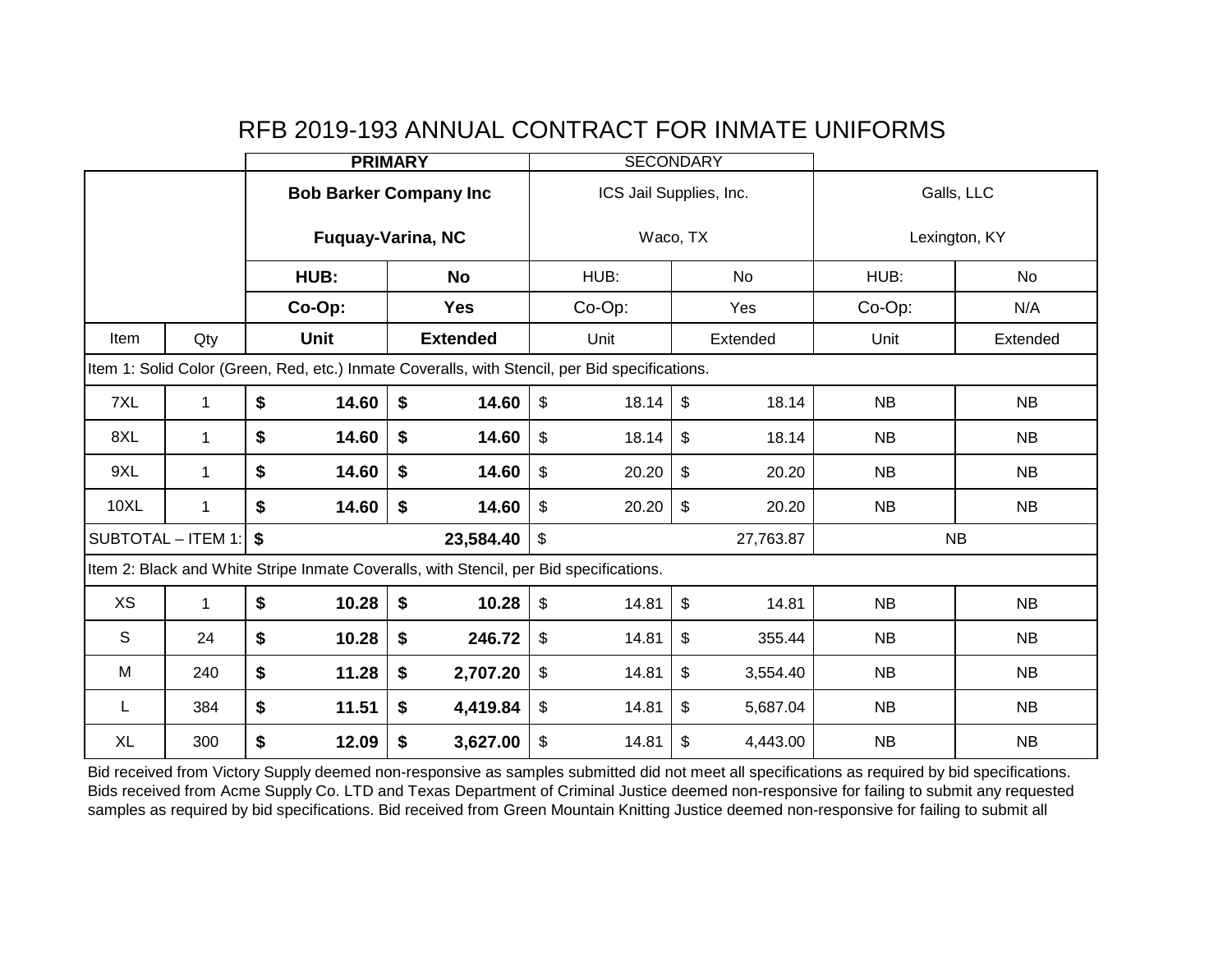|                                       |                         | <b>PRIMARY</b> |                                                                                        |                                                    | <b>SECONDARY</b>        |               |           |  |
|---------------------------------------|-------------------------|----------------|----------------------------------------------------------------------------------------|----------------------------------------------------|-------------------------|---------------|-----------|--|
|                                       |                         |                | <b>Bob Barker Company Inc</b>                                                          |                                                    | ICS Jail Supplies, Inc. | Galls, LLC    |           |  |
|                                       |                         |                | <b>Fuquay-Varina, NC</b>                                                               |                                                    | Waco, TX                | Lexington, KY |           |  |
|                                       |                         | HUB:           | <b>No</b>                                                                              | HUB:                                               | No                      | HUB:          | No        |  |
|                                       |                         | Co-Op:         | <b>Yes</b>                                                                             | Co-Op:                                             | Yes                     | Co-Op:        | N/A       |  |
| Item                                  | Qty                     | <b>Unit</b>    | <b>Extended</b>                                                                        | Unit                                               | Extended                | Unit          | Extended  |  |
|                                       |                         |                | requested samples (missing Mock Fly Pants) as required by bid specifications.          |                                                    |                         |               |           |  |
|                                       |                         |                | Item 2: Black and White Stripe Inmate Coveralls, with Stencil, per Bid specifications. |                                                    |                         |               |           |  |
| 2XL                                   | 900                     | \$<br>12.59    | \$<br>11,331.00                                                                        | $\sqrt[6]{\frac{1}{2}}$<br>14.82                   | \$<br>13,338.00         | <b>NB</b>     | <b>NB</b> |  |
| 3XL                                   | 504                     | \$<br>12.59    | $\boldsymbol{\$}$<br>6,345.36                                                          | $\sqrt[6]{\frac{1}{2}}$<br>\$<br>16.31<br>8,220.24 |                         | <b>NB</b>     | <b>NB</b> |  |
| 4XL                                   | 408                     | \$<br>12.59    | \$<br>5,136.72                                                                         | \$<br>16.62                                        | \$<br>6,780.96          | <b>NB</b>     | <b>NB</b> |  |
| 5XL                                   | 608                     | \$<br>14.22    | \$<br>8,645.76                                                                         | \$<br>17.38                                        | \$<br>10,567.04         | <b>NB</b>     | <b>NB</b> |  |
| 6XL                                   | 308                     | \$<br>14.22    | \$<br>4,379.76                                                                         | \$<br>18.14                                        | \$<br>5,587.12          | <b>NB</b>     | <b>NB</b> |  |
| 7XL                                   | 108                     | \$<br>14.22    | \$<br>1,535.76                                                                         | \$<br>18.14                                        | \$<br>1,959.12          | <b>NB</b>     | <b>NB</b> |  |
| 8XL                                   | 60                      | \$<br>14.22    | $\boldsymbol{\hat{s}}$<br>853.20                                                       | $$\mathbb{S}$$<br>18.14                            | \$<br>1,088.40          | <b>NB</b>     | <b>NB</b> |  |
| 9XL                                   | \$<br>\$<br>15.36<br>60 |                | 921.60                                                                                 | $\sqrt[6]{\frac{1}{2}}$<br>20.20                   | \$<br>1,212.00          | <b>NB</b>     | <b>NB</b> |  |
| <b>10XL</b>                           | 60                      | \$<br>15.36    | \$<br>921.60                                                                           | \$<br>20.20                                        | \$<br>1,212.00          | NB            | <b>NB</b> |  |
| \$<br>SUBTOTAL - ITEM 2:<br>51,081.80 |                         |                |                                                                                        | $\mathbb{S}$                                       | 64,019.57               | <b>NB</b>     |           |  |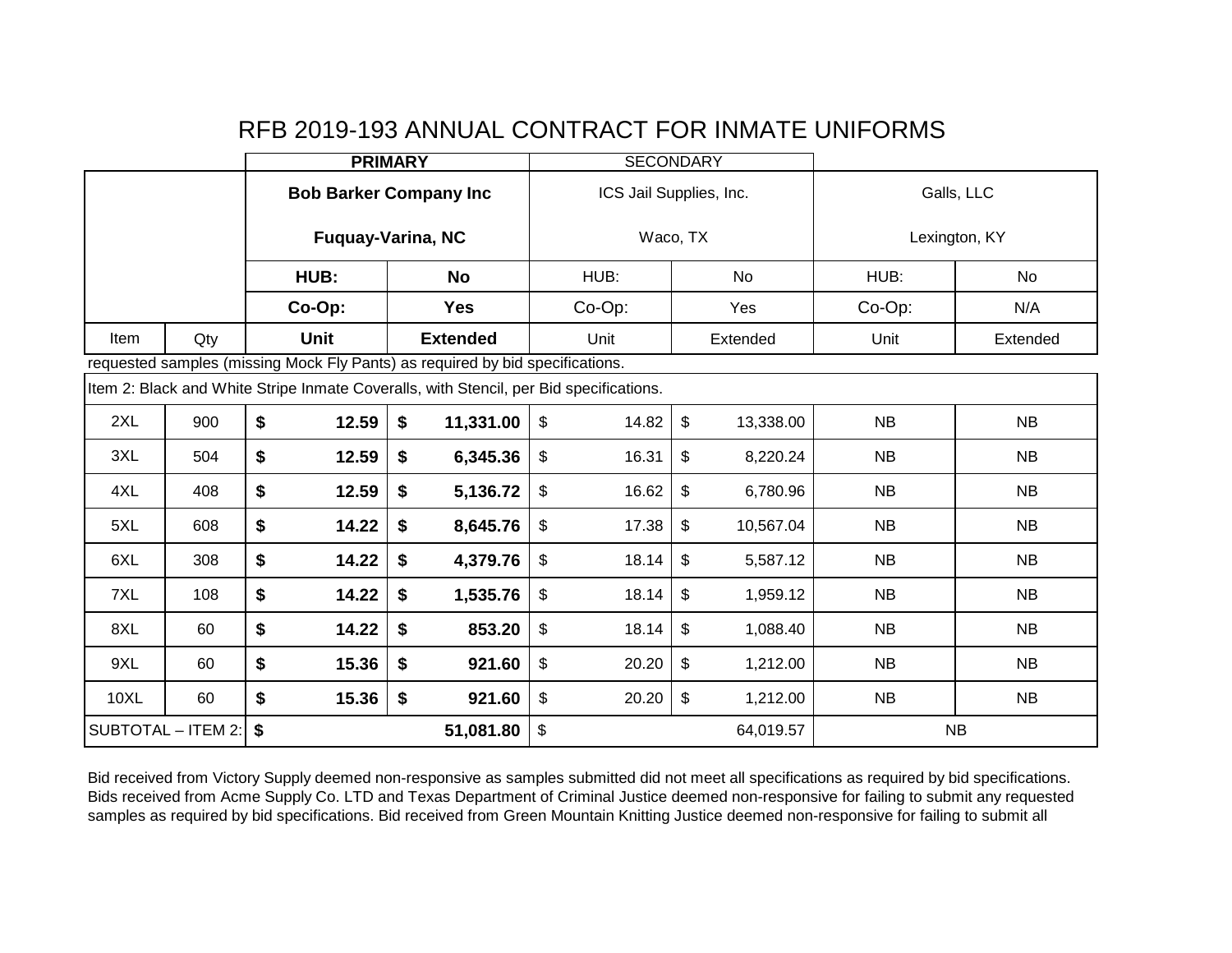|           |              | <b>PRIMARY</b>                                  |             |                                                                                         | <b>SECONDARY</b>        |                         |                         |          |                  |           |  |
|-----------|--------------|-------------------------------------------------|-------------|-----------------------------------------------------------------------------------------|-------------------------|-------------------------|-------------------------|----------|------------------|-----------|--|
|           |              |                                                 |             | <b>Bob Barker Company Inc</b>                                                           |                         | ICS Jail Supplies, Inc. |                         |          | Galls, LLC       |           |  |
|           |              |                                                 |             | <b>Fuquay-Varina, NC</b>                                                                |                         | Waco, TX                |                         |          | Lexington, KY    |           |  |
|           |              |                                                 | HUB:        | <b>No</b>                                                                               |                         | HUB:                    |                         | No       | HUB:             | <b>No</b> |  |
|           |              |                                                 | Co-Op:      | <b>Yes</b>                                                                              |                         | Co-Op:                  |                         | Yes      | Co-Op:           | N/A       |  |
| Item      | Qty          |                                                 | <b>Unit</b> | <b>Extended</b>                                                                         |                         | Unit                    |                         | Extended | Unit<br>Extended |           |  |
|           |              |                                                 |             | requested samples (missing Mock Fly Pants) as required by bid specifications.           |                         |                         |                         |          |                  |           |  |
|           |              |                                                 |             | Item 3: Orange and White Stripe Inmate Coveralls, with Stencil, per Bid specifications. |                         |                         |                         |          |                  |           |  |
| <b>XS</b> | $\mathbf{1}$ | \$                                              | 10.99       | \$<br>10.99                                                                             | $\$\$                   | 14.81                   | \$                      | 14.81    | <b>NB</b>        | <b>NB</b> |  |
| S         | 24           | \$<br>$\boldsymbol{\hat{s}}$<br>10.99<br>263.76 |             | $\frac{1}{2}$                                                                           | 14.81                   | \$                      | 355.44                  | NB       | NB               |           |  |
| M         | 108          | \$                                              | 10.99       | \$<br>1,186.92                                                                          | $\sqrt[6]{\frac{1}{2}}$ | 14.81                   | \$                      | 1,599.48 | <b>NB</b>        | <b>NB</b> |  |
| L         | 260          | \$                                              | 10.99       | \$<br>2,857.40                                                                          | \$                      | 14.81                   | \$                      | 3,850.60 | NB               | <b>NB</b> |  |
| <b>XL</b> | 296          | \$                                              | 12.03       | \$<br>3,560.88                                                                          | $\frac{1}{2}$           | 14.81                   | \$                      | 4,383.76 | NB               | NB        |  |
| 2XL       | 332          | \$                                              | 12.48       | \$<br>4,143.36                                                                          | \$                      | 14.82                   | \$                      | 4,920.24 | <b>NB</b>        | NB        |  |
| 3XL       | 72           | \$                                              | 12.68       | \$<br>912.96                                                                            | \$                      | 16.31                   | \$                      | 1,174.32 | NB               | NB        |  |
| 4XL       | 60           | \$                                              | 13.05       | $\boldsymbol{\$}$<br>783.00                                                             | $\frac{1}{2}$           | 16.62                   | $\sqrt[6]{\frac{1}{2}}$ | 997.20   | NB               | NB        |  |
| 5XL       | 24           | \$                                              | 13.12       | \$<br>314.88                                                                            | \$                      | 17.38                   | \$                      | 417.12   | NB               | <b>NB</b> |  |
| 6XL       | 24           | \$                                              | 13.12       | \$<br>314.88                                                                            | \$                      | 18.14                   | \$                      | 435.36   | <b>NB</b>        | NB        |  |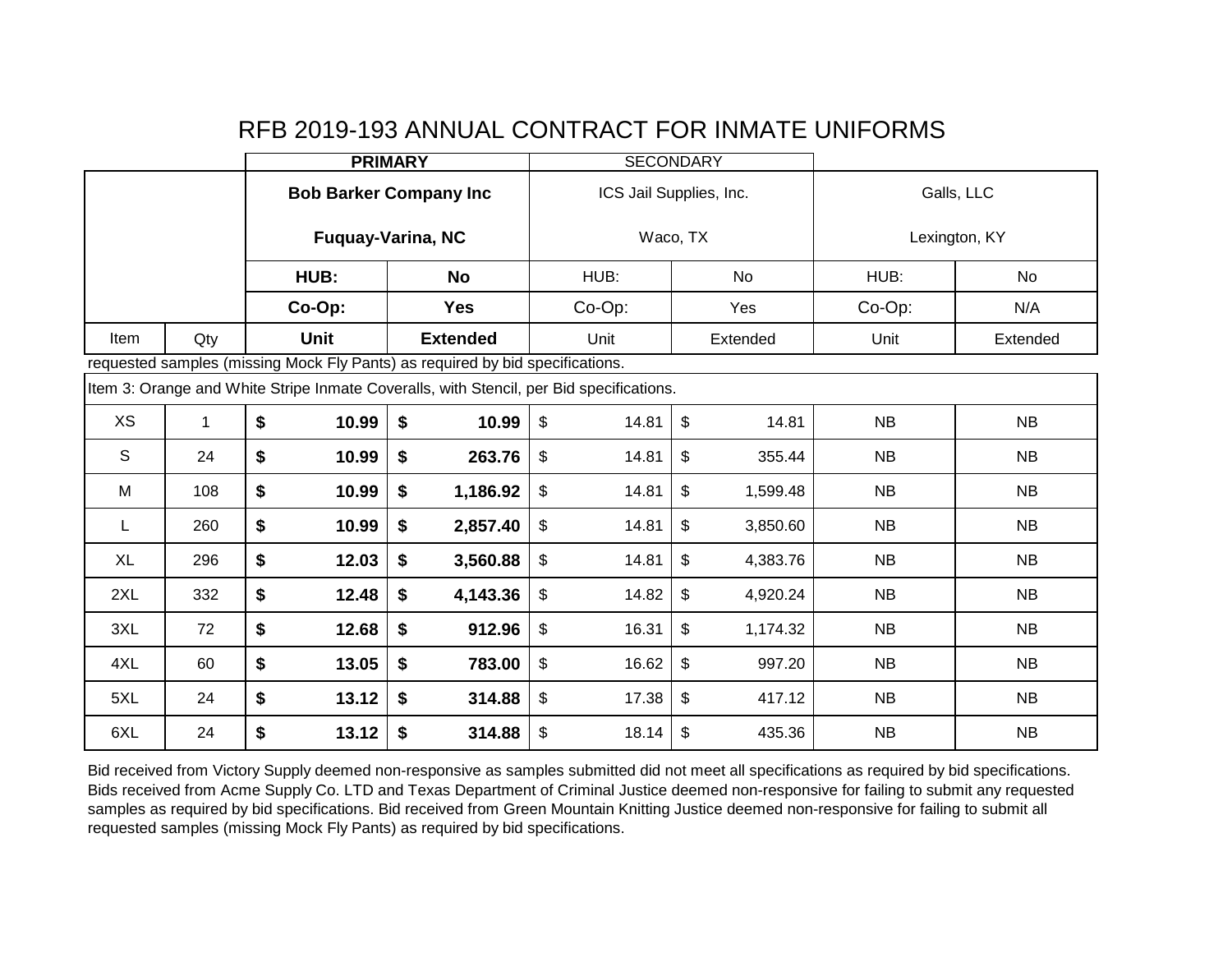|             |                    | <b>PRIMARY</b>               |        |                                                                                                   | <b>SECONDARY</b>                   |                           |           |               |           |  |
|-------------|--------------------|------------------------------|--------|---------------------------------------------------------------------------------------------------|------------------------------------|---------------------------|-----------|---------------|-----------|--|
|             |                    |                              |        | <b>Bob Barker Company Inc</b>                                                                     | ICS Jail Supplies, Inc.            |                           |           | Galls, LLC    |           |  |
|             |                    |                              |        | <b>Fuquay-Varina, NC</b>                                                                          |                                    | Waco, TX                  |           | Lexington, KY |           |  |
|             |                    |                              | HUB:   | <b>No</b>                                                                                         | HUB:                               |                           | No        | HUB:          | No        |  |
|             |                    |                              | Co-Op: | Yes                                                                                               | Co-Op:                             |                           | Yes       | Co-Op:        | N/A       |  |
| Item        | Qty                |                              | Unit   | <b>Extended</b>                                                                                   | Unit                               |                           | Extended  | Unit          | Extended  |  |
|             |                    |                              |        | Item 3: Orange and White Stripe Inmate Coveralls, with Stencil, per Bid specifications.           |                                    |                           |           |               |           |  |
| 7XL         | 24                 | \$                           | 13.40  | \$<br>321.60                                                                                      | $\boldsymbol{\mathsf{S}}$<br>18.14 | $\boldsymbol{\mathsf{S}}$ | 435.36    | <b>NB</b>     | NB        |  |
| 8XL         | 86                 | \$                           | 13.40  | \$<br>1,152.40                                                                                    | \$                                 | \$<br>18.14<br>1,560.04   |           | <b>NB</b>     | <b>NB</b> |  |
| 9XL         | 12                 | \$                           | 14.28  | \$<br>171.36                                                                                      | \$<br>20.20                        | \$                        | 242.40    | NB            | NB        |  |
| <b>10XL</b> | 12                 | \$                           | 14.28  | \$<br>171.36                                                                                      | $\$\$<br>20.20                     | $\boldsymbol{\mathsf{S}}$ | 242.40    | <b>NB</b>     | NB        |  |
|             | SUBTOTAL - ITEM 3: | \$                           |        | 16,165.75                                                                                         | $\mathfrak{S}$                     |                           | 20,628.53 |               | <b>NB</b> |  |
|             |                    |                              |        | Item 4: Solid Color (Tan, Yellow, Navy, etc.) V-Neck Shirt, with Stencil, per Bid specifications. |                                    |                           |           |               |           |  |
| <b>XS</b>   | 1                  | \$                           | 5.73   | \$<br>5.73                                                                                        | $\mathfrak{S}$<br>8.22             | $\$\,$                    | 8.22      | <b>NB</b>     | <b>NB</b> |  |
| S           | 480                | \$                           | 5.73   | \$<br>2,750.40                                                                                    | $\mathfrak{L}$                     | $\frac{1}{2}$<br>8.22     |           | <b>NB</b>     | <b>NB</b> |  |
| M           | 268                | \$                           | 5.73   | \$<br>1,535.64                                                                                    | $\$\$<br>8.22                      | $\sqrt[6]{2}$             | 2,202.96  | <b>NB</b>     | NB        |  |
| L           | 132                | \$                           | 5.73   | \$<br>756.36                                                                                      | \$<br>8.22                         | \$                        | 1,085.04  | NB            | NB        |  |
| <b>XL</b>   | 456                | \$<br>\$<br>5.73<br>2,612.88 |        | $\sqrt[6]{\frac{1}{2}}$<br>8.22                                                                   | $\boldsymbol{\theta}$              | 3,748.32                  | <b>NB</b> | NB            |           |  |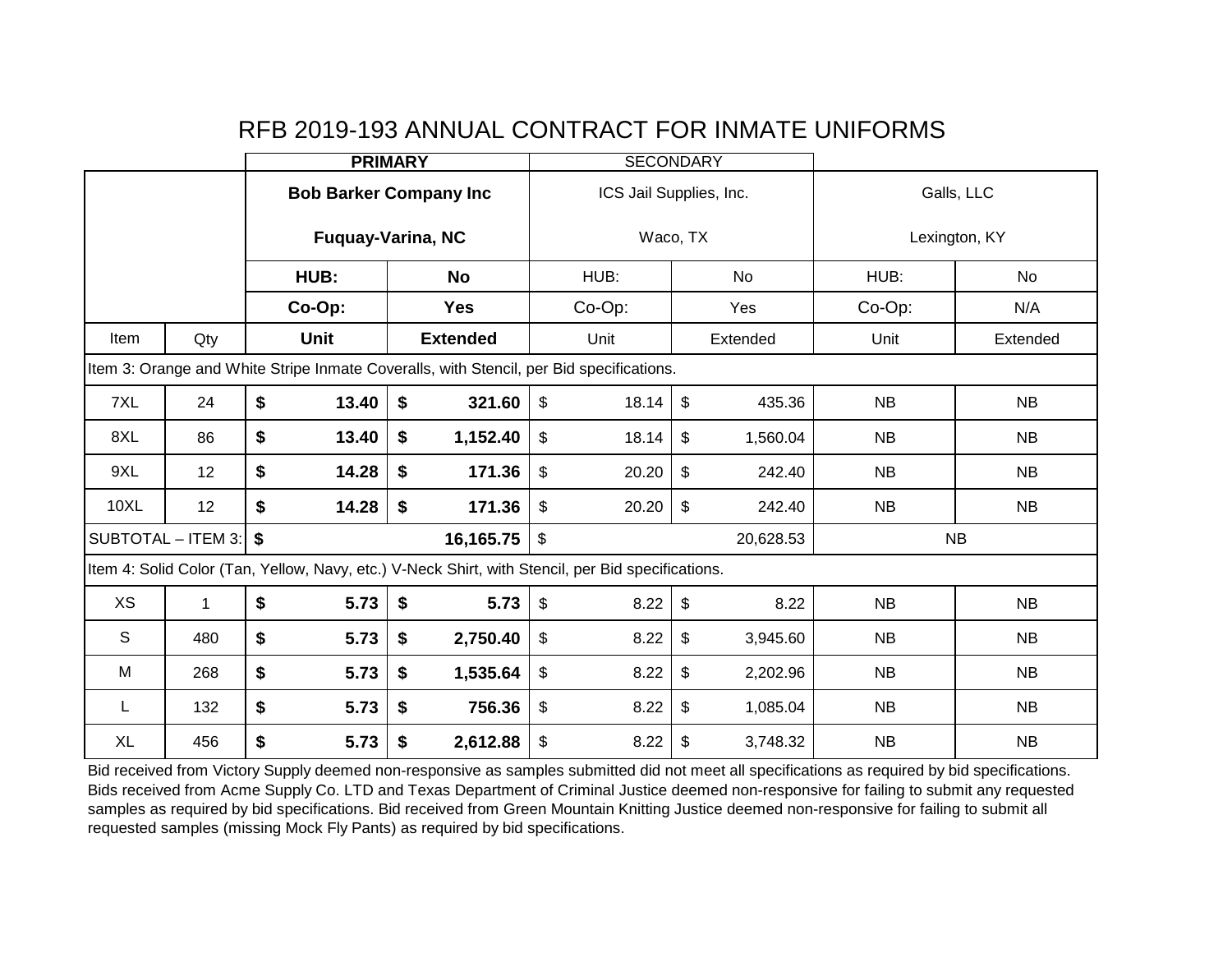|                                                                                                   |     | <b>PRIMARY</b>   |        |                               | <b>SECONDARY</b>                 |          |           |                  |           |  |
|---------------------------------------------------------------------------------------------------|-----|------------------|--------|-------------------------------|----------------------------------|----------|-----------|------------------|-----------|--|
|                                                                                                   |     |                  |        | <b>Bob Barker Company Inc</b> | ICS Jail Supplies, Inc.          |          |           | Galls, LLC       |           |  |
|                                                                                                   |     |                  |        | <b>Fuquay-Varina, NC</b>      |                                  | Waco, TX |           | Lexington, KY    |           |  |
|                                                                                                   |     |                  | HUB:   | <b>No</b>                     | HUB:                             |          | No        | HUB:             | No        |  |
|                                                                                                   |     |                  | Co-Op: | <b>Yes</b>                    | Co-Op:                           |          | Yes       | Co-Op:           | N/A       |  |
| Item                                                                                              | Qty |                  | Unit   | <b>Extended</b>               | Unit                             |          | Extended  | Unit<br>Extended |           |  |
| Item 4: Solid Color (Tan, Yellow, Navy, etc.) V-Neck Shirt, with Stencil, per Bid specifications. |     |                  |        |                               |                                  |          |           |                  |           |  |
| 2XL                                                                                               | 132 | \$               | 5.73   | \$<br>756.36                  | $\sqrt[6]{\frac{1}{2}}$<br>8.22  | \$       | 1,085.04  | <b>NB</b>        | <b>NB</b> |  |
| 3XL                                                                                               | 168 | \$               | 5.73   | \$<br>962.64                  | \$<br>8.81<br>\$<br>1,480.08     |          | <b>NB</b> | <b>NB</b>        |           |  |
| 4XL                                                                                               | 216 | \$               | 5.73   | \$<br>1,237.68                | $\sqrt[6]{\frac{1}{2}}$<br>8.83  | \$       | 1,907.28  | <b>NB</b>        | <b>NB</b> |  |
| 5XL                                                                                               | 120 | \$               | 6.07   | \$<br>728.40                  | $\mathfrak{S}$<br>8.85           | \$       | 1,062.00  | <b>NB</b>        | <b>NB</b> |  |
| 6XL                                                                                               | 108 | \$               | 6.07   | \$<br>655.56                  | \$<br>9.53                       | \$       | 1,029.24  | <b>NB</b>        | <b>NB</b> |  |
| 7XL                                                                                               | 120 | \$               | 6.51   | \$<br>781.20                  | \$<br>9.53                       | \$       | 1,143.60  | <b>NB</b>        | <b>NB</b> |  |
| 8XL                                                                                               | 108 | \$               | 6.91   | $\boldsymbol{\$}$<br>746.28   | \$<br>9.53                       | \$       | 1,029.24  | <b>NB</b>        | <b>NB</b> |  |
| 9XL                                                                                               | 36  | \$<br>\$<br>6.91 |        | 248.76                        | $\sqrt[6]{\frac{1}{2}}$<br>10.26 | \$       | 369.36    | <b>NB</b>        | <b>NB</b> |  |
| <b>10XL</b>                                                                                       | 12  | \$               | 6.91   | \$<br>82.92                   | \$<br>10.26                      | \$       | 123.12    | NB               | NB        |  |
| \$<br>13,860.81<br>SUBTOTAL - ITEM 4:                                                             |     | \$<br>20,219.10  |        |                               | NB                               |          |           |                  |           |  |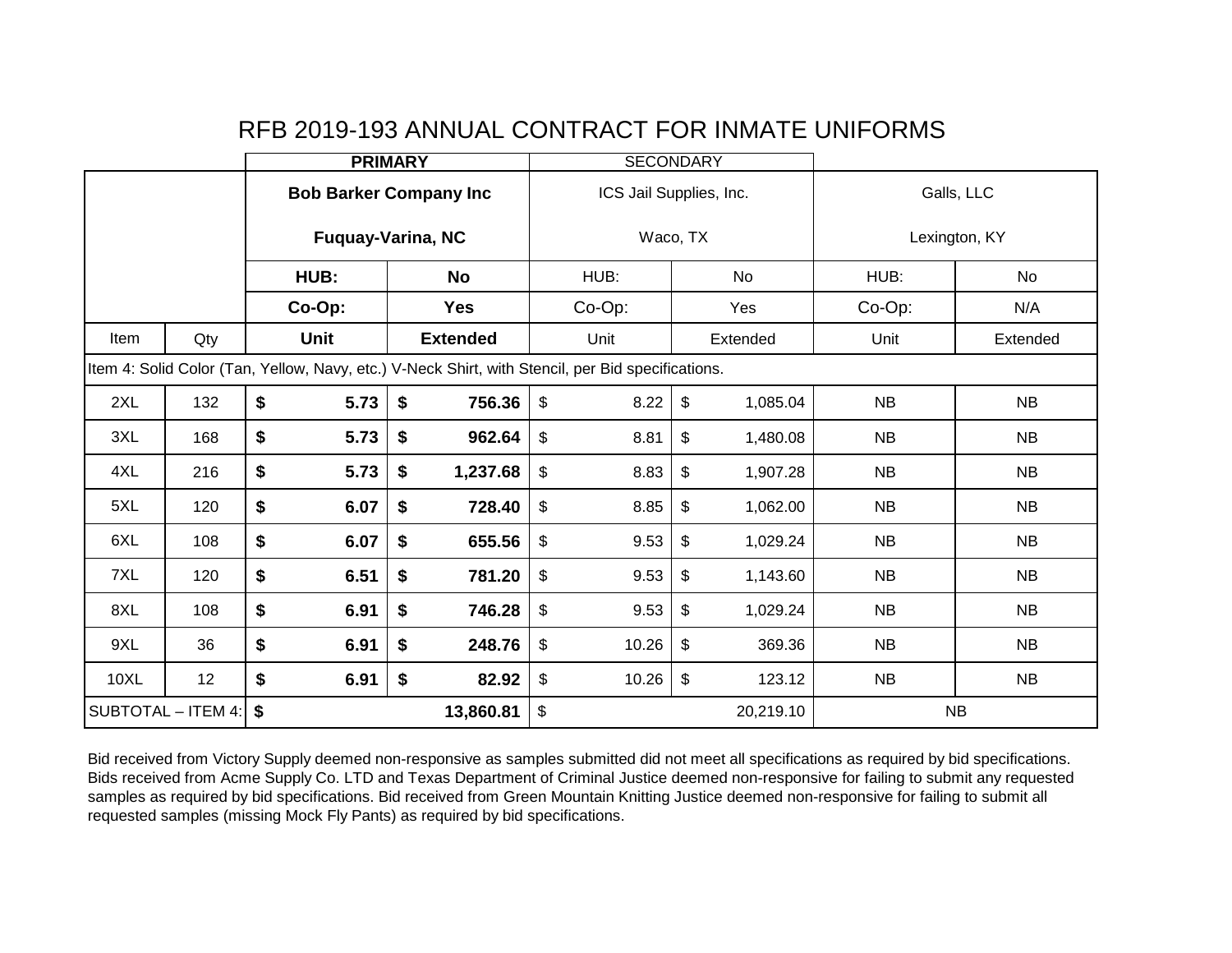|              |                                                                                                                     | <b>PRIMARY</b>                              |        |                                    | <b>SECONDARY</b>        |                         |                           |           |                  |           |  |
|--------------|---------------------------------------------------------------------------------------------------------------------|---------------------------------------------|--------|------------------------------------|-------------------------|-------------------------|---------------------------|-----------|------------------|-----------|--|
|              |                                                                                                                     |                                             |        | <b>Bob Barker Company Inc</b>      |                         | ICS Jail Supplies, Inc. |                           |           | Galls, LLC       |           |  |
|              |                                                                                                                     |                                             |        | <b>Fuquay-Varina, NC</b>           |                         | Waco, TX                |                           |           | Lexington, KY    |           |  |
|              |                                                                                                                     |                                             | HUB:   | <b>No</b>                          |                         | HUB:                    |                           | No        | HUB:             | No        |  |
|              |                                                                                                                     |                                             | Co-Op: | <b>Yes</b>                         |                         | Co-Op:                  |                           | Yes       | Co-Op:           | N/A       |  |
| Item         | Qty                                                                                                                 |                                             | Unit   | <b>Extended</b>                    |                         | Unit                    |                           | Extended  | Unit<br>Extended |           |  |
|              | Item 5: Solid Color (Tan, Yellow, Navy, etc.) Pull-Up, Mock-Fly Inmate Pants, with Stencil, per Bid specifications. |                                             |        |                                    |                         |                         |                           |           |                  |           |  |
| <b>XS</b>    | $\mathbf 1$                                                                                                         | \$                                          | 6.50   | $\sqrt[6]{\frac{1}{2}}$<br>6.50    | $\mathfrak{S}$          | 8.55                    | $\boldsymbol{\mathsf{S}}$ | 8.55      | <b>NB</b>        | <b>NB</b> |  |
| $\mathsf{S}$ | 480                                                                                                                 | \$<br>6.70<br>\$<br>3,216.00                |        | $\sqrt[6]{\frac{1}{2}}$            | 8.55                    | \$                      | 4,104.00                  | <b>NB</b> | <b>NB</b>        |           |  |
| M            | 168                                                                                                                 | \$                                          | 6.70   | $\boldsymbol{\hat{s}}$<br>1,125.60 | $\sqrt[6]{\frac{1}{2}}$ | 8.55                    | \$                        | 1,436.40  | NB               | NB        |  |
| L            | 132                                                                                                                 | \$                                          | 6.70   | $\boldsymbol{\$}$<br>884.40        | $\frac{1}{2}$           | 8.55                    | \$                        | 1,128.60  | <b>NB</b>        | <b>NB</b> |  |
| <b>XL</b>    | 444                                                                                                                 | \$                                          | 6.70   | \$<br>2,974.80                     | $\frac{1}{2}$           | 8.55                    | \$                        | 3,796.20  | <b>NB</b>        | <b>NB</b> |  |
| 2XL          | 132                                                                                                                 | \$                                          | 6.70   | \$<br>884.40                       | $\sqrt[6]{\frac{1}{2}}$ | 8.55                    | $\boldsymbol{\mathsf{s}}$ | 1,128.60  | <b>NB</b>        | <b>NB</b> |  |
| 3XL          | 168                                                                                                                 | \$<br>$\boldsymbol{\$}$<br>6.70<br>1,125.60 |        |                                    | $\sqrt[6]{\frac{1}{2}}$ | 9.32                    | \$                        | 1,565.76  | <b>NB</b>        | NB        |  |
| 4XL          | 216                                                                                                                 | \$                                          | 6.70   | $\boldsymbol{\hat{s}}$<br>1,447.20 | $\sqrt[6]{\frac{1}{2}}$ | 9.34                    | \$                        | 2,017.44  | <b>NB</b>        | <b>NB</b> |  |
| 5XL          | 120                                                                                                                 | \$                                          | 7.33   | \$<br>879.60                       | \$                      | 9.35                    | \$                        | 1,122.00  | <b>NB</b>        | <b>NB</b> |  |
| 6XL          | 132                                                                                                                 | \$                                          | 7.33   | $\boldsymbol{\hat{s}}$<br>967.56   | \$                      | 10.23                   | \$                        | 1,350.36  | NB               | <b>NB</b> |  |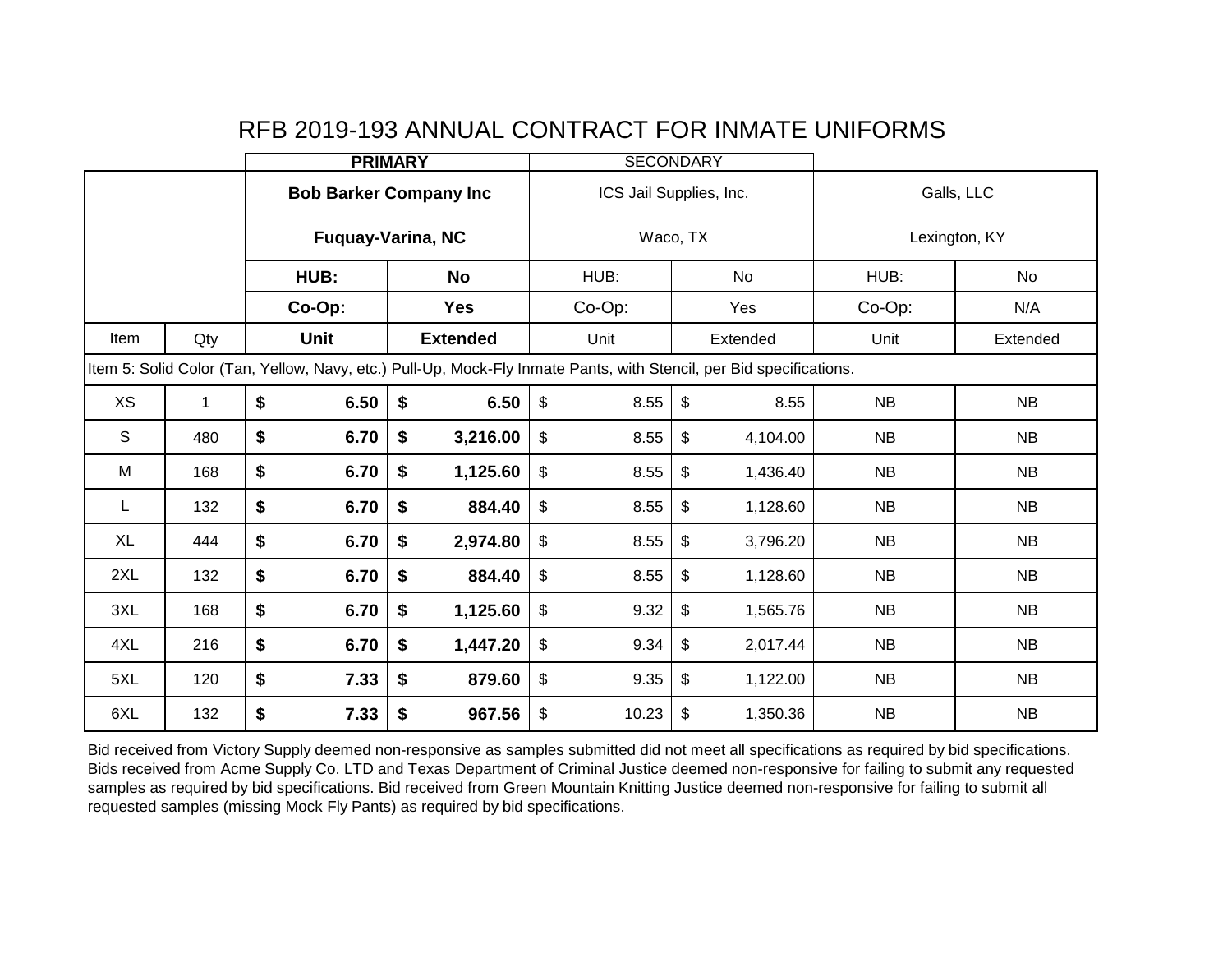|             |                                   | <b>PRIMARY</b> |             |                                                                                                                     | <b>SECONDARY</b>                                    |                                   |                           |           |               |           |  |
|-------------|-----------------------------------|----------------|-------------|---------------------------------------------------------------------------------------------------------------------|-----------------------------------------------------|-----------------------------------|---------------------------|-----------|---------------|-----------|--|
|             |                                   |                |             | <b>Bob Barker Company Inc</b>                                                                                       |                                                     | ICS Jail Supplies, Inc.           |                           |           | Galls, LLC    |           |  |
|             |                                   |                |             | <b>Fuguay-Varina, NC</b>                                                                                            |                                                     | Waco, TX                          |                           |           | Lexington, KY |           |  |
|             |                                   |                | HUB:        | <b>No</b>                                                                                                           |                                                     | HUB:                              |                           | No        | HUB:          | No        |  |
|             |                                   |                | Co-Op:      | <b>Yes</b>                                                                                                          |                                                     | Co-Op:                            |                           | Yes       | Co-Op:        | N/A       |  |
| Item        | Qty                               |                | <b>Unit</b> | <b>Extended</b>                                                                                                     |                                                     | Unit                              |                           | Extended  | Unit          | Extended  |  |
|             |                                   |                |             | Item 5: Solid Color (Tan, Yellow, Navy, etc.) Pull-Up, Mock-Fly Inmate Pants, with Stencil, per Bid specifications. |                                                     |                                   |                           |           |               |           |  |
| 7XL         | 96                                | \$             | 8.99        | \$<br>863.04                                                                                                        | $\sqrt[6]{\frac{1}{2}}$<br>$\$\$<br>10.23<br>982.08 |                                   |                           |           | NB            | <b>NB</b> |  |
| 8XL         | 84                                | \$             | 8.99        | \$<br>755.16                                                                                                        | $\$\$                                               | $\mathfrak{S}$<br>10.23<br>859.32 |                           | <b>NB</b> | <b>NB</b>     |           |  |
| 9XL         | 36                                | \$             | 8.99        | \$<br>323.64                                                                                                        | \$                                                  | 11.18                             | \$                        | 402.48    | <b>NB</b>     | <b>NB</b> |  |
| <b>10XL</b> | 12                                | \$             | 8.99        | \$<br>107.88                                                                                                        | \$                                                  | 11.18                             | $\sqrt[6]{2}$             | 134.16    | <b>NB</b>     | <b>NB</b> |  |
|             | SUBTOTAL - ITEM 5:                | \$             |             | 15,561.38                                                                                                           | $\mathfrak{S}$<br>20,035.95                         |                                   |                           |           | <b>NB</b>     |           |  |
|             |                                   |                |             | Item 6: Solid Color (Orange, etc.) Inmate Coat, with Stencil, per Bid specifications.                               |                                                     |                                   |                           |           |               |           |  |
| 38-40       | 5                                 | \$             | 17.41       | \$<br>87.05                                                                                                         | \$                                                  | 31.17                             | $\sqrt[6]{\frac{1}{2}}$   | 155.85    | <b>NB</b>     | <b>NB</b> |  |
| 42-44       | 25                                | \$             | 17.41       | \$<br>435.25                                                                                                        | \$                                                  | 31.17                             | $\boldsymbol{\mathsf{S}}$ | 779.25    | <b>NB</b>     | NB        |  |
| 46-48       | 11                                | \$             | 17.41       | \$<br>191.51                                                                                                        | $\mathfrak{S}$                                      | 31.17                             | $\boldsymbol{\mathsf{S}}$ | 342.87    | <b>NB</b>     | NB        |  |
| 50-52       | 10                                | \$             | 17.83       | \$<br>178.30                                                                                                        | $\mathfrak{S}$                                      | 32.72                             | \$                        | 327.20    | <b>NB</b>     | NB        |  |
| 54-56       | \$<br>\$<br>23<br>19.27<br>443.21 |                | \$          | 32.72                                                                                                               | $\boldsymbol{\hat{\varphi}}$                        | 752.56                            | NB                        | <b>NB</b> |               |           |  |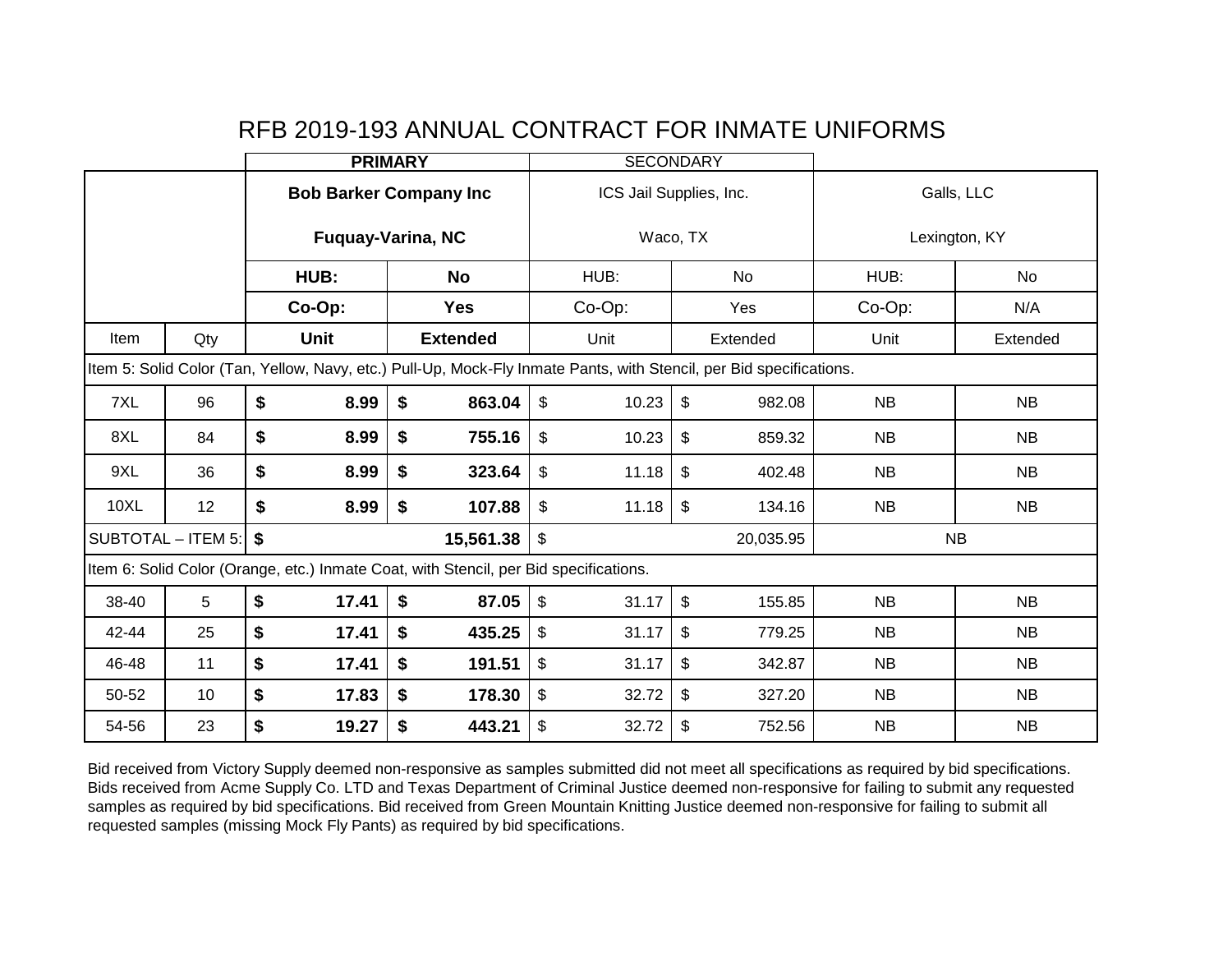|                                                                                          |                      | <b>PRIMARY</b> |             |                                                                                              | <b>SECONDARY</b>                     |    |          |               |           |  |
|------------------------------------------------------------------------------------------|----------------------|----------------|-------------|----------------------------------------------------------------------------------------------|--------------------------------------|----|----------|---------------|-----------|--|
|                                                                                          |                      |                |             | <b>Bob Barker Company Inc</b>                                                                | ICS Jail Supplies, Inc.              |    |          | Galls, LLC    |           |  |
|                                                                                          |                      |                |             | <b>Fuquay-Varina, NC</b>                                                                     | Waco, TX                             |    |          | Lexington, KY |           |  |
|                                                                                          |                      |                | HUB:        | <b>No</b>                                                                                    | HUB:                                 |    | No.      | HUB:          | No        |  |
|                                                                                          |                      |                | Co-Op:      | <b>Yes</b>                                                                                   | Co-Op:                               |    | Yes      | Co-Op:        | N/A       |  |
| Item                                                                                     | Qty                  |                | <b>Unit</b> | <b>Extended</b>                                                                              | Unit                                 |    | Extended | Unit          | Extended  |  |
|                                                                                          |                      |                |             | Item 6: Solid Color (Orange, etc.) Inmate Coat, with Stencil, per Bid specifications.        |                                      |    |          |               |           |  |
| 58-60                                                                                    | 10                   | \$             | 19.27       | \$<br>192.70                                                                                 | $\boldsymbol{\mathsf{S}}$<br>34.26   | \$ | 342.60   | <b>NB</b>     | <b>NB</b> |  |
| 66-68                                                                                    | 11                   | \$             | 19.27       | \$<br>211.97                                                                                 | \$<br>\$<br>34.26<br>376.86          |    |          | <b>NB</b>     | <b>NB</b> |  |
|                                                                                          | SUBTOTAL $-$ ITEM 6: | \$             |             | 1,739.99                                                                                     | $\mathfrak{S}$                       |    | 3,077.19 |               | <b>NB</b> |  |
|                                                                                          |                      |                |             | Item 7: Solid Color (Red, Green, etc.) Suicide Smocks, with Stencil, per Bid specifications. |                                      |    |          |               |           |  |
| 34-52                                                                                    | 10                   | \$             | 60.64       | \$<br>606.40                                                                                 | $\mathfrak{F}$<br>82.68              | \$ | 826.80   | <b>NB</b>     | <b>NB</b> |  |
| 44-56                                                                                    | 30                   | \$             | 64.42       | \$<br>1,932.60                                                                               | \$<br>82.68                          | \$ | 2,480.40 | <b>NB</b>     | <b>NB</b> |  |
|                                                                                          | SUBTOTAL - ITEM 7:   | \$             |             | 2,539.00                                                                                     | \$                                   |    | 3,307.20 |               | <b>NB</b> |  |
| Item 8: Solid Color (Khaki, etc.) Youth Detention V-Neck Shirts, per Bid specifications. |                      |                |             |                                                                                              |                                      |    |          |               |           |  |
| XS                                                                                       | 1                    | \$             | 4.98        | \$<br>4.98                                                                                   | \$<br>$\mathfrak{F}$<br>5.56<br>5.56 |    |          | <b>NB</b>     | <b>NB</b> |  |
| S                                                                                        | 20                   | \$             | 4.98        | \$<br>99.60                                                                                  | \$<br>5.56                           | \$ | 111.20   | <b>NB</b>     | <b>NB</b> |  |
| M                                                                                        | 20                   | \$             | 4.98        | \$<br>99.60                                                                                  | \$<br>5.56                           | \$ | 111.20   | <b>NB</b>     | <b>NB</b> |  |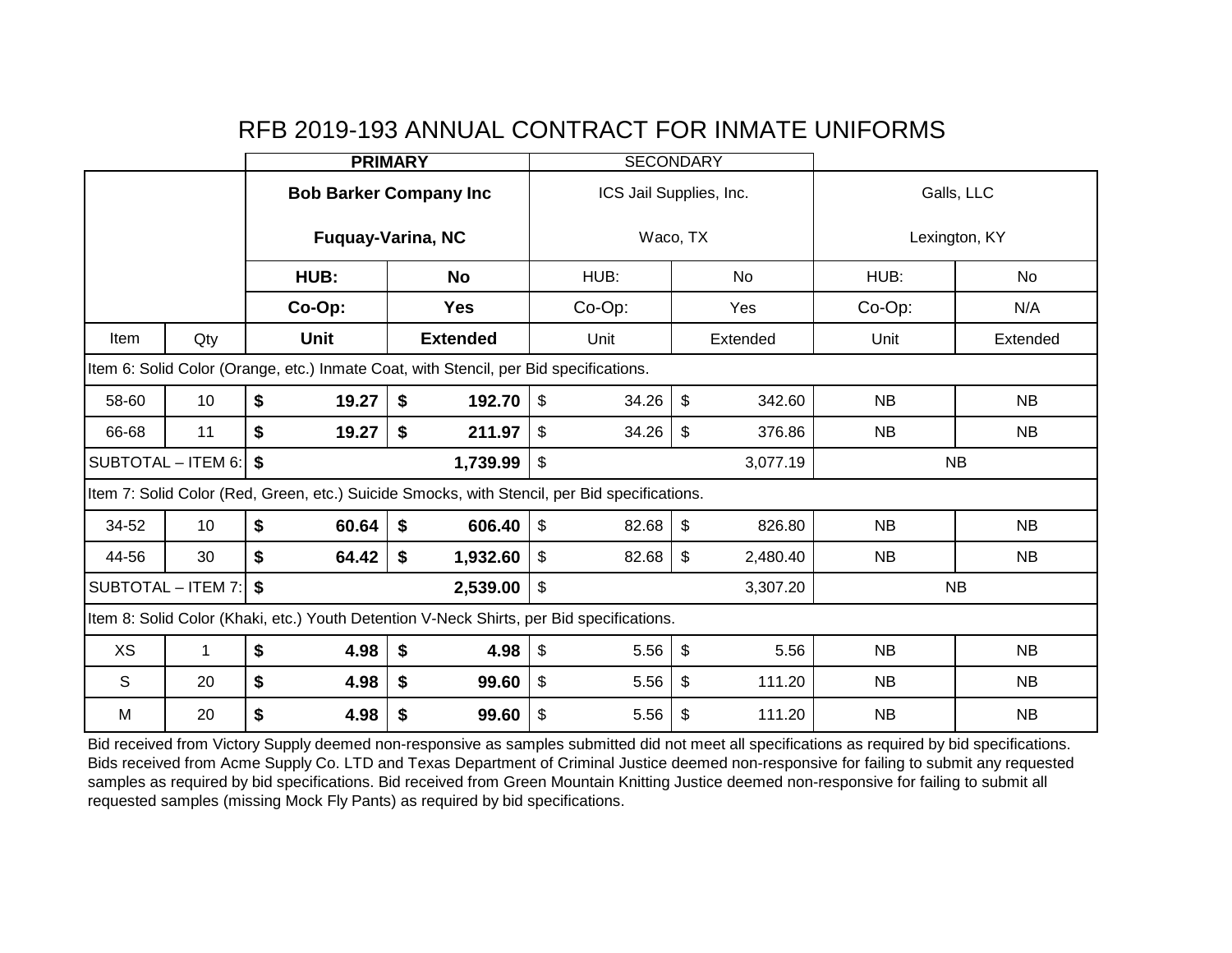|                                                                                                    |                    | <b>PRIMARY</b>             |      |                                   |                                                                                          | <b>SECONDARY</b>                  |            |               |  |
|----------------------------------------------------------------------------------------------------|--------------------|----------------------------|------|-----------------------------------|------------------------------------------------------------------------------------------|-----------------------------------|------------|---------------|--|
|                                                                                                    |                    |                            |      | <b>Bob Barker Company Inc</b>     |                                                                                          | ICS Jail Supplies, Inc.           | Galls, LLC |               |  |
|                                                                                                    |                    |                            |      | <b>Fuquay-Varina, NC</b>          |                                                                                          | Waco, TX                          |            | Lexington, KY |  |
|                                                                                                    |                    | HUB:                       |      | <b>No</b>                         | HUB:                                                                                     | No                                | HUB:       | <b>No</b>     |  |
|                                                                                                    |                    | Co-Op:                     |      | <b>Yes</b>                        | Co-Op:                                                                                   | Yes                               | Co-Op:     | N/A           |  |
| Item                                                                                               | Qty                | <b>Unit</b>                |      | <b>Extended</b>                   | Unit                                                                                     | Extended                          | Unit       | Extended      |  |
|                                                                                                    |                    |                            |      |                                   | Item 8: Solid Color (Khaki, etc.) Youth Detention V-Neck Shirts, per Bid specifications. |                                   |            |               |  |
|                                                                                                    | 30                 | \$                         | 4.98 | \$<br>149.40                      | \$<br>5.56                                                                               | \$<br>166.80                      | NB         | <b>NB</b>     |  |
| <b>XL</b>                                                                                          | 20                 | \$                         | 4.98 | \$<br>99.60                       | $\boldsymbol{\mathsf{S}}$<br>\$<br>5.56<br>111.20                                        |                                   | <b>NB</b>  | <b>NB</b>     |  |
| 2XL                                                                                                | 10                 | \$                         | 5.31 | \$<br>53.10                       | $\sqrt[6]{\frac{1}{2}}$<br>5.56                                                          | \$<br>55.60                       | <b>NB</b>  | <b>NB</b>     |  |
| 3XL                                                                                                | 6                  | \$                         | 5.31 | \$<br>31.86                       | $\mathfrak{P}$<br>5.91                                                                   | \$<br>35.46                       | NB         | <b>NB</b>     |  |
| 4XL                                                                                                | 6                  | \$                         | 5.31 | \$<br>31.86                       | $\mathfrak{S}$<br>7.66                                                                   | \$<br>45.96                       | <b>NB</b>  | <b>NB</b>     |  |
| 5XL                                                                                                | 6                  | \$                         | 5.31 | \$<br>31.86                       | \$<br>7.66                                                                               | \$<br>45.96                       | <b>NB</b>  | <b>NB</b>     |  |
|                                                                                                    | SUBTOTAL - ITEM 8: | \$s                        |      | 601.86                            | $\boldsymbol{\mathsf{S}}$                                                                | 688.94                            |            | <b>NB</b>     |  |
| Item 9: Solid Color (Khaki, etc.) Pull-Up, Mock-Fly Youth Detention Pants, per Bid specifications. |                    |                            |      |                                   |                                                                                          |                                   |            |               |  |
| <b>XS</b>                                                                                          | $\mathbf 1$        | \$                         | 6.70 | \$<br>6.70                        | $\mathbb{S}$<br>7.10                                                                     | $\boldsymbol{\mathsf{S}}$<br>7.10 | <b>NB</b>  | <b>NB</b>     |  |
| S                                                                                                  | 20                 | \$                         | 6.70 | \$<br>134.00                      | \$<br>7.10                                                                               | \$<br>142.00                      | <b>NB</b>  | <b>NB</b>     |  |
| M                                                                                                  | 20                 | \$<br>\$<br>6.70<br>134.00 |      | $\boldsymbol{\mathsf{S}}$<br>7.10 | \$<br>142.00                                                                             | <b>NB</b>                         | NB         |               |  |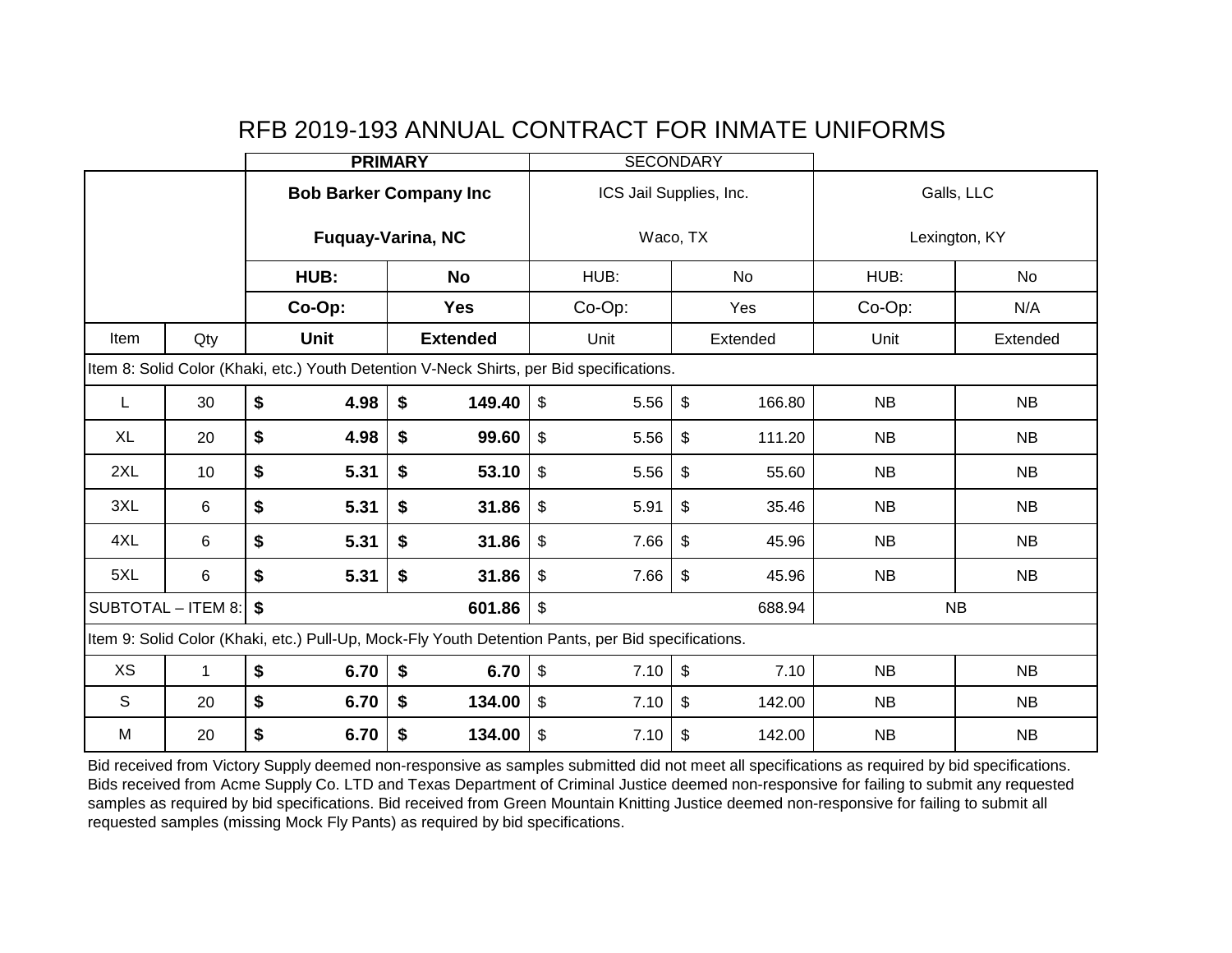|                                                                                  |     | <b>PRIMARY</b>                                                                                     |        |                               | <b>SECONDARY</b>        |                           |                              |                |                  |           |  |
|----------------------------------------------------------------------------------|-----|----------------------------------------------------------------------------------------------------|--------|-------------------------------|-------------------------|---------------------------|------------------------------|----------------|------------------|-----------|--|
|                                                                                  |     |                                                                                                    |        | <b>Bob Barker Company Inc</b> |                         | ICS Jail Supplies, Inc.   |                              |                | Galls, LLC       |           |  |
|                                                                                  |     |                                                                                                    |        | <b>Fuquay-Varina, NC</b>      |                         | Waco, TX                  |                              |                | Lexington, KY    |           |  |
|                                                                                  |     |                                                                                                    | HUB:   | <b>No</b>                     |                         | HUB:                      |                              | No             | HUB:             | No        |  |
|                                                                                  |     |                                                                                                    | Co-Op: | <b>Yes</b>                    |                         | Co-Op:                    |                              | Yes            | Co-Op:<br>N/A    |           |  |
| Item                                                                             | Qty |                                                                                                    | Unit   | <b>Extended</b>               |                         | Unit                      |                              | Extended       | Unit<br>Extended |           |  |
|                                                                                  |     | Item 9: Solid Color (Khaki, etc.) Pull-Up, Mock-Fly Youth Detention Pants, per Bid specifications. |        |                               |                         |                           |                              |                |                  |           |  |
| L                                                                                | 30  | \$<br>6.70<br>\$<br>201.00                                                                         |        |                               |                         | 7.10                      | $\sqrt[6]{2}$                | 213.00         | <b>NB</b>        | <b>NB</b> |  |
| XL                                                                               | 20  | \$<br>\$<br>134.00<br>6.70                                                                         |        | \$                            | 7.10                    | $\boldsymbol{\mathsf{S}}$ | 142.00                       | <b>NB</b>      | <b>NB</b>        |           |  |
| 2XL                                                                              | 10  | \$                                                                                                 | 6.70   | \$<br>67.00                   | $\sqrt[6]{\frac{1}{2}}$ | 7.10                      | $\mathfrak{S}$               | 71.00          | <b>NB</b>        | <b>NB</b> |  |
| 3XL                                                                              | 6   | \$                                                                                                 | 6.70   | \$<br>40.20                   | $\mathfrak{S}$          | 7.87                      | $\mathfrak{S}$               | 47.22          | <b>NB</b>        | NB        |  |
| 4XL                                                                              | 6   | \$                                                                                                 | 6.70   | \$<br>40.20                   | $\sqrt[6]{\frac{1}{2}}$ | 8.89                      | $\frac{1}{2}$                | 53.34          | <b>NB</b>        | NB        |  |
| 5XL                                                                              | 6   | \$                                                                                                 | 7.26   | \$<br>43.56                   | $\mathfrak{S}$          | 8.89                      | $\boldsymbol{\mathsf{S}}$    | 53.34          | NB               | <b>NB</b> |  |
| $\textsf{SUBTOTAL} - \textsf{ITEM 9:}$ \$<br>$\blacksquare$                      |     |                                                                                                    |        |                               | \$                      |                           |                              | $\blacksquare$ |                  | <b>NB</b> |  |
| Item 10: Solid Color (Brown, etc.) Youth Detention Coat, per Bid specifications. |     |                                                                                                    |        |                               |                         |                           |                              |                |                  |           |  |
| S                                                                                | 5   | \$<br>\$<br>22.04<br>110.20                                                                        |        |                               | $\mathfrak{S}$          | 28.17                     | $\boldsymbol{\mathsf{S}}$    | 140.85         |                  | \$        |  |
| M                                                                                | 15  | \$<br>\$<br>330.60<br>22.04                                                                        |        |                               | \$                      | 28.17                     | $\boldsymbol{\hat{\varphi}}$ | 422.55         |                  | \$        |  |